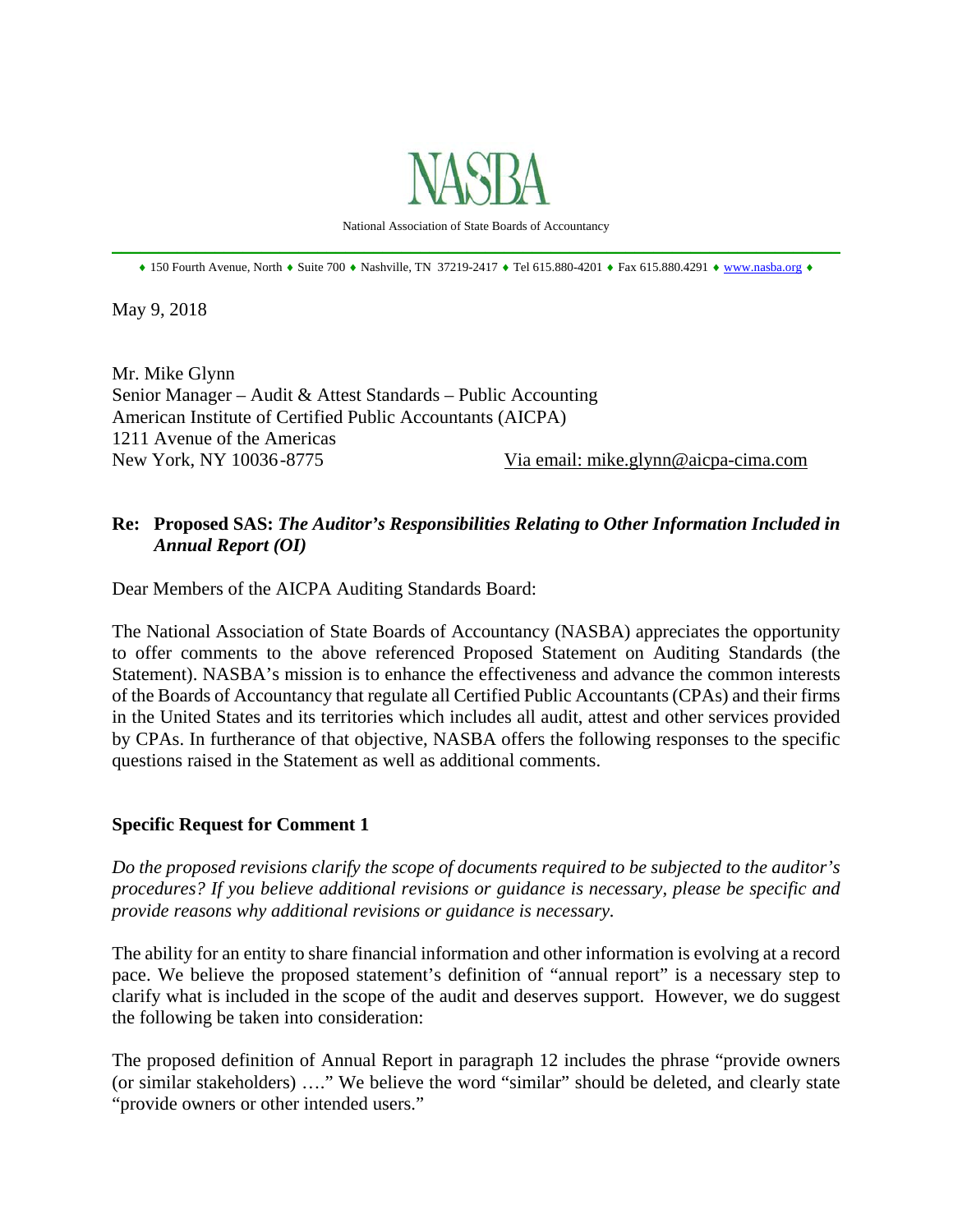Mr. Mike Glynn AICPA Auditing Standards Board May 9, 2018 Page 2 of 4

Paragraph A11 provides application guidance specific to governmental entities; however, it should also acknowledge that governments may issue reports at something other than the entity level (e.g. fund, department or component unit level).

Paragraph A14 does not define "materiality" for other information within the context of the financial statements as a whole, which seems to be appropriate. Instead, "materiality for other information" appears to be left up to judgement in the context of the users. We suggest placing some limit on the materiality relative to the financial statements as a whole, which is the reference used and defined in the proposed Auditor Reporting statement, and what would be within the auditor's knowledge.

# **Specific Request for Comment 2**

*Does the proposed requirement for the auditor to determine, through discussion with management, and obtain management's written acknowledgment regarding, which document or documents make up the annual report, and the entity's planned manner and timing of the issuance of such documents appropriately achieve the intent of ensuring that both the auditor and management understand the documents that are considered to constitute the entity's annual report and therefore are subject to the auditor's procedures required by the proposed SAS?* 

As more companies move to electronic communications, including links in documents to the internet, questions will evolve as to what constitutes the annual report. An audit report is issued as of a period in time. We believe the best way to document the understanding between the auditor and the governing body is to require written acknowledgement as to what constitutes the entity's annual report.

Paragraph 13c introduces the concept that some other information might not be available at the time of the issuance of the audit report, and indicates the auditor would have to perform the procedures required by this section when this information becomes available. In situations where the auditor believes other information will be included in the annual report after issuance of the audit report, we believe that the auditor should insert an "other matter" paragraph which indicates they have not yet received some, or all, of the information constituting the annual report. In addition, we recommend the standard indicate the auditor may issue a dual-dated opinion after addressing this updated information.

#### **Specific Request for Comment 3**

 *Will the work effort required by the proposed standard, in view of the proposed definitions, result in an improvement of the auditor's understanding of the auditor's responsibility for other information and, as a result, enable the auditor to perform a more thorough reading*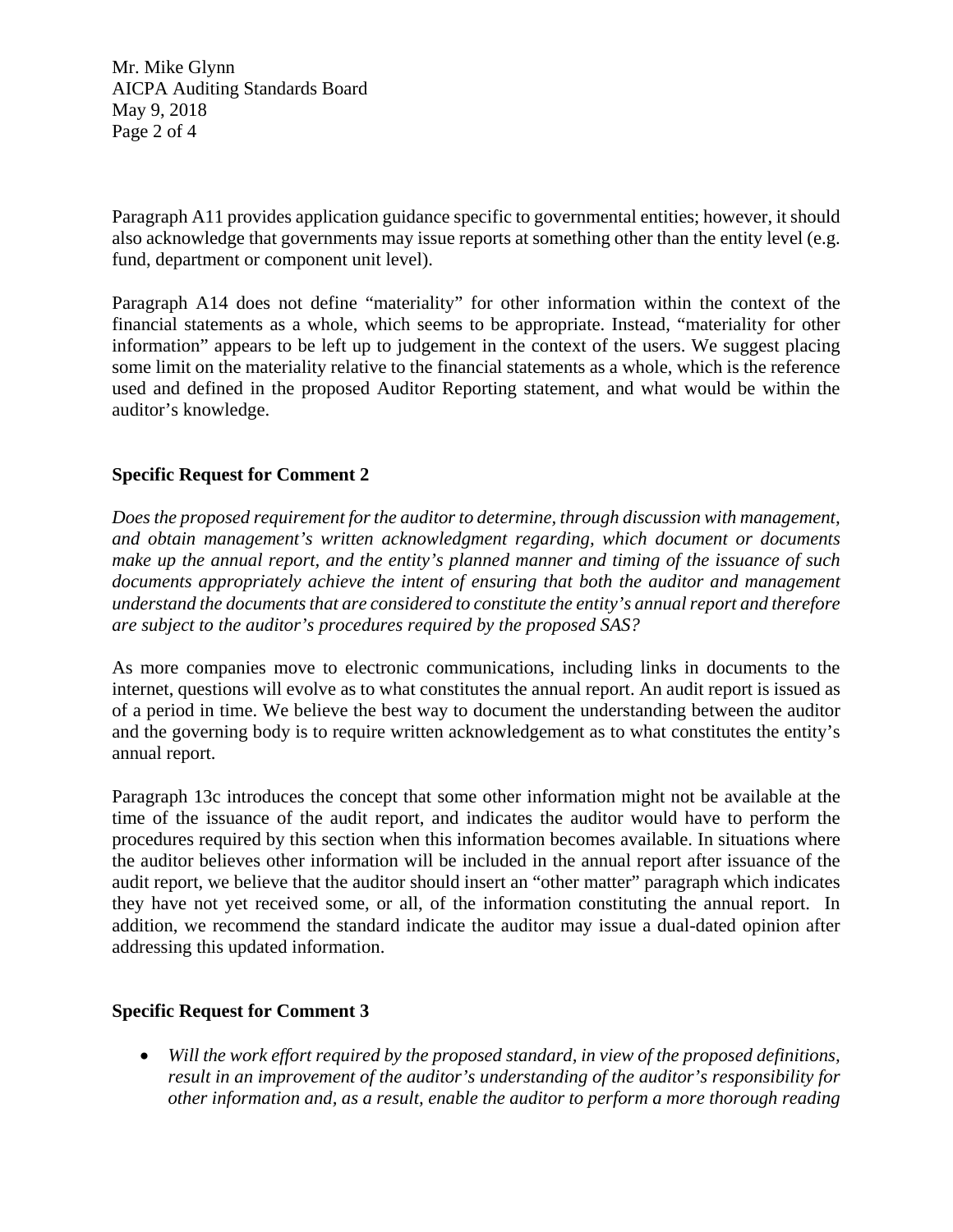Mr. Mike Glynn AICPA Auditing Standards Board May 9, 2018 Page 3 of 4

> *and challenging of statements included in (or omitted from) the other information that are inconsistent with the audited financial statements or the auditor's knowledge obtained as part of the audit?*

Formalizing the process in in the Statement to require reporting over other information should allow users to better understand what the auditor has done, and taken responsibility for, related to this information.

NASBA believes that when evaluating the other information for consistency with the audited financial statements and misstatement, the auditor should utilize all the knowledge about the client that the engagement team has, not just the knowledge specifically obtained as part of the audit. NASBA notes the requirement in proposed paragraph 16 and the application guidance in proposed paragraphs A43-44 which involves the auditor's consideration of other information obtained from sources beyond the audit. However, we believe it is difficult to distinguish between information from and not from the audit, and believe such differentiation in the proposed standard causes unnecessary complexity and confusion.

 *Does the proposed SAS provide adequate guidance with respect to the auditor's consideration of omitted or obscured information?* 

Proposed application guidance in paragraphs A12 and A13 should be further enhanced regarding the level of responsibility for omitted information, to mitigate the risk the public will misunderstand this responsibility and draw more comfort than is intended from reading the auditor's report.

# **Specific Request for Comment 4**

*Does the proposed SAS provide adequate guidance for group auditors when a group auditor decides to make reference to a component auditor in the auditor's report on the group financial statements?* 

When a group auditor decides to make reference to a component auditor in the auditor's report on the group financial statements, we believe the group engagement partner should provide the component auditor the opportunity to review the "other information" in the annual report that relates to the component entity, if they are not otherwise familiar with the component entity's other information. Users of the financial statements likely expect the same responsibility regarding "other information" that the group auditor is reporting on at the consolidated entity level.

Paragraph 22 introduces the concept that some other information may not be available at the time of the issuance of the audit report. The additional guidance in A59 indicates that the auditor may consider identifying other information that the auditor may obtain after issuance of the audit report. We do not understand how an auditor can consider taking responsibility for information that they